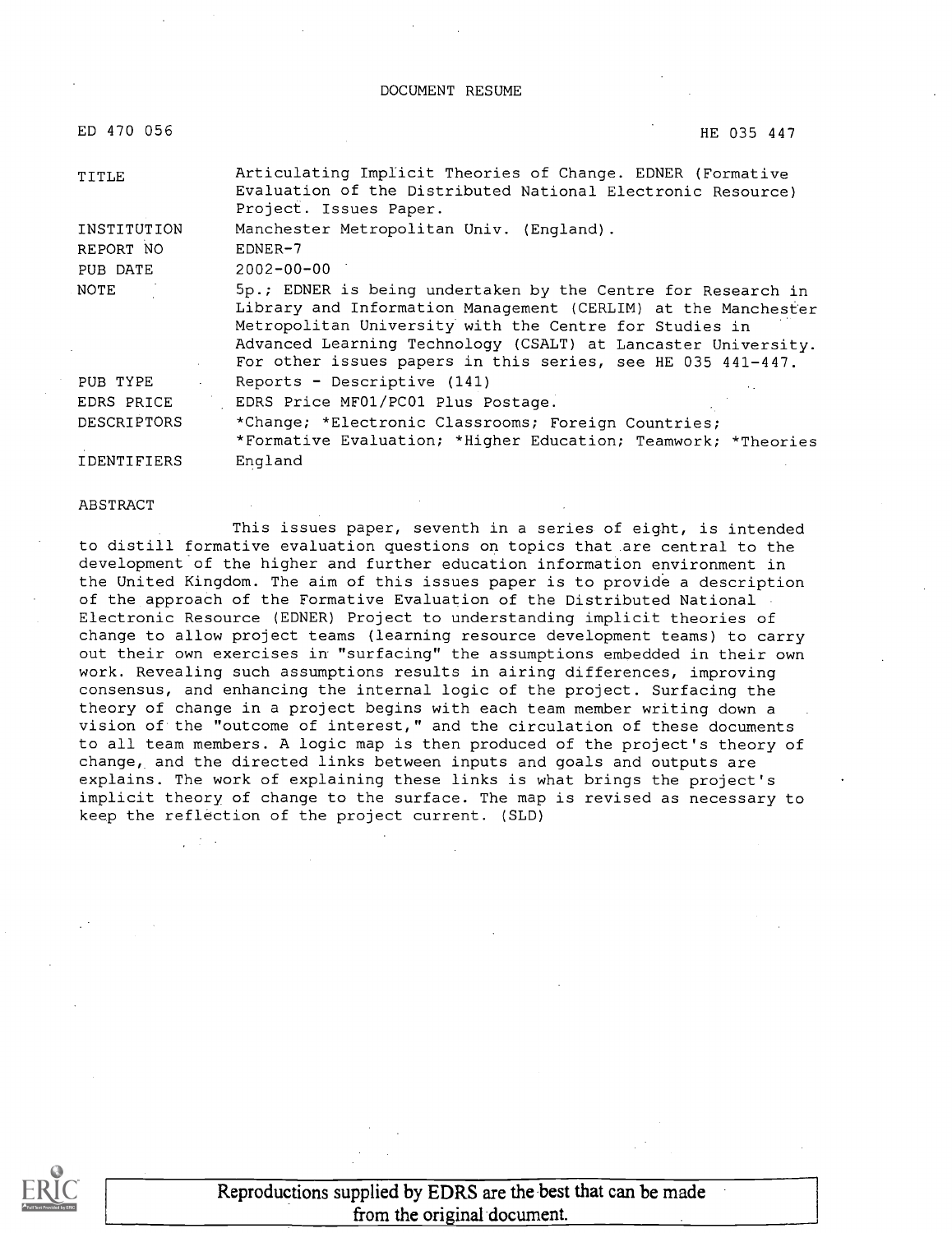$\tau_{\rm eff}$  ,  $\omega$ 

 $\frac{1}{2}$  ,  $\frac{1}{2}$ 

 $\mathcal{A}=\mathcal{A}$ 

## Articulating Implicit Theories of Change

EDNER Project

IssuesPaper 7

U.S. DEPARTMENT OF EDUCATION<br>Office of Educational Research and Improvement<br>EDUCATIONAL RESOURCES INFORMATION

- CENTER (ERIC) This document has been reproduced as received from the person or organization originating it.
- Minor changes have been made to improve reproduction quality.

Points of view or opinions stated in this document do not necessarily represent official OERI position or policy.

PERMISSION TO REPRODUCE AND DISSEMINATE THIS MATERIAL HAS BEEN GRANTED BY

a proposa como o caractera

J. Griffiths

TO THE EDUCATIONAL RESOURCES INFORMATION CENTER (ERIC)

1

 $\overline{\phantom{a}}$ 

2

BEST COPY AVAILABLE

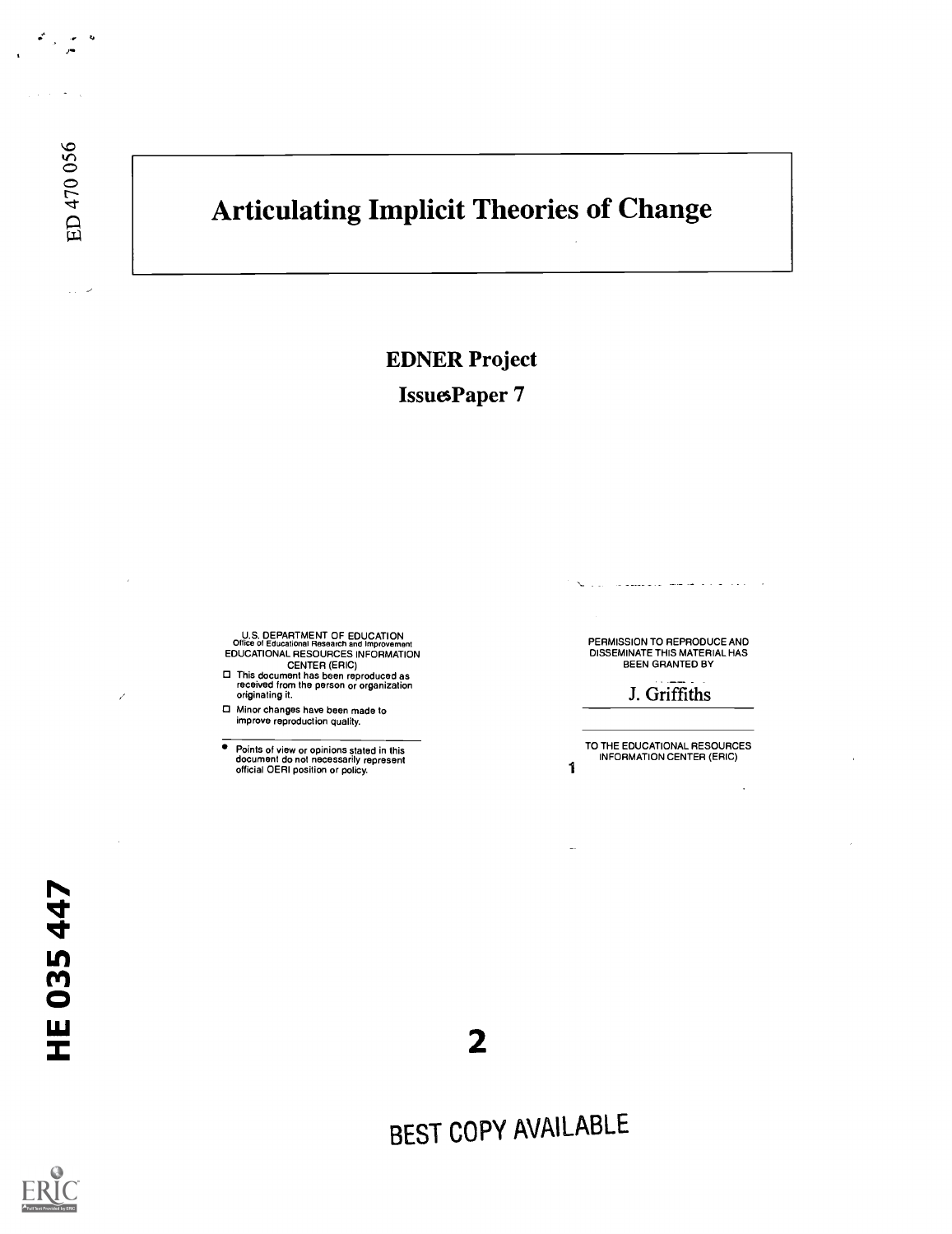## **Articulating** implicit theories of change

EDNER (Formative Evaluation of the Distributed National Electronic Resource) **Project** Issues Paper 7

The aim of this Issues Paper is to provide enough of a description of our approach to understanding implicit theories of change to allow project teams to carry out their own exercise in 'surfacing' the assumptions embedded in their own work. The point of carrying out such an exercise is to reveal such assumptions, so that differences within and around the project team can be aired, consensus improved and the internal logic of the project enhanced. The approach described here builds on the work of John Nash (Stanford Learning Lab), Leo Plugge and Anneke Eurelings (until recently at the University of Maastricht), and Helge Stromdahl (Royal Institute of Technology, Stockholm) who are among the first people we know to have tried out 'theory-based evaluation' or 'theory-anchored evaluation' in the field of learning technologies (see Nash et al, 2000; Stromdahl & Langerth-Zetterman, 2001).

Surfacing a project's theory of change involves the following steps:

- 1. Each member of the project team (and ideally each important stakeholder) should write down their vision of the project's 'outcome of interest'. One way to do this is to get each person to write a document in response to a 'History of the Future' Exercise. (See Box 1.)
- 2. Copies of the documents thus produced should be given to all members of the project team (and ideally each important stakeholder) and a meeting held to identify common elements, identify key differences and work towards consensus about a definition of the main outcome or outcomes of interest. This should be written down.
- 3. At the same or a later meeting, project team members and stakeholders usually with the aid of a facilitator - should try to create a logic map of the project's theory of change. (For more about how to use logic models to help a project tell its story about change see McLaughlin & Jordan, 1998.) An example of a project logic map is given in Figure 1
- 4. The logic map in Figure 1 consists of project outputs (ellipses, given on the right of the map), project activities or inputs (rectangles, given on the left of the map) and intermediate goals (rounded rectangles, in the centre of the map). The definition of the project outcomes begins (and often ends) with agreement about the main outcome(s) of interest. The inputs are the 'big ideas' brought together at the outset of the project. They may reflect resources and activities in the real world or theoretical constructs. The intermediate goals represent states of affairs that bridge between inputs and outputs. Their creation may well be the principal work of the project.

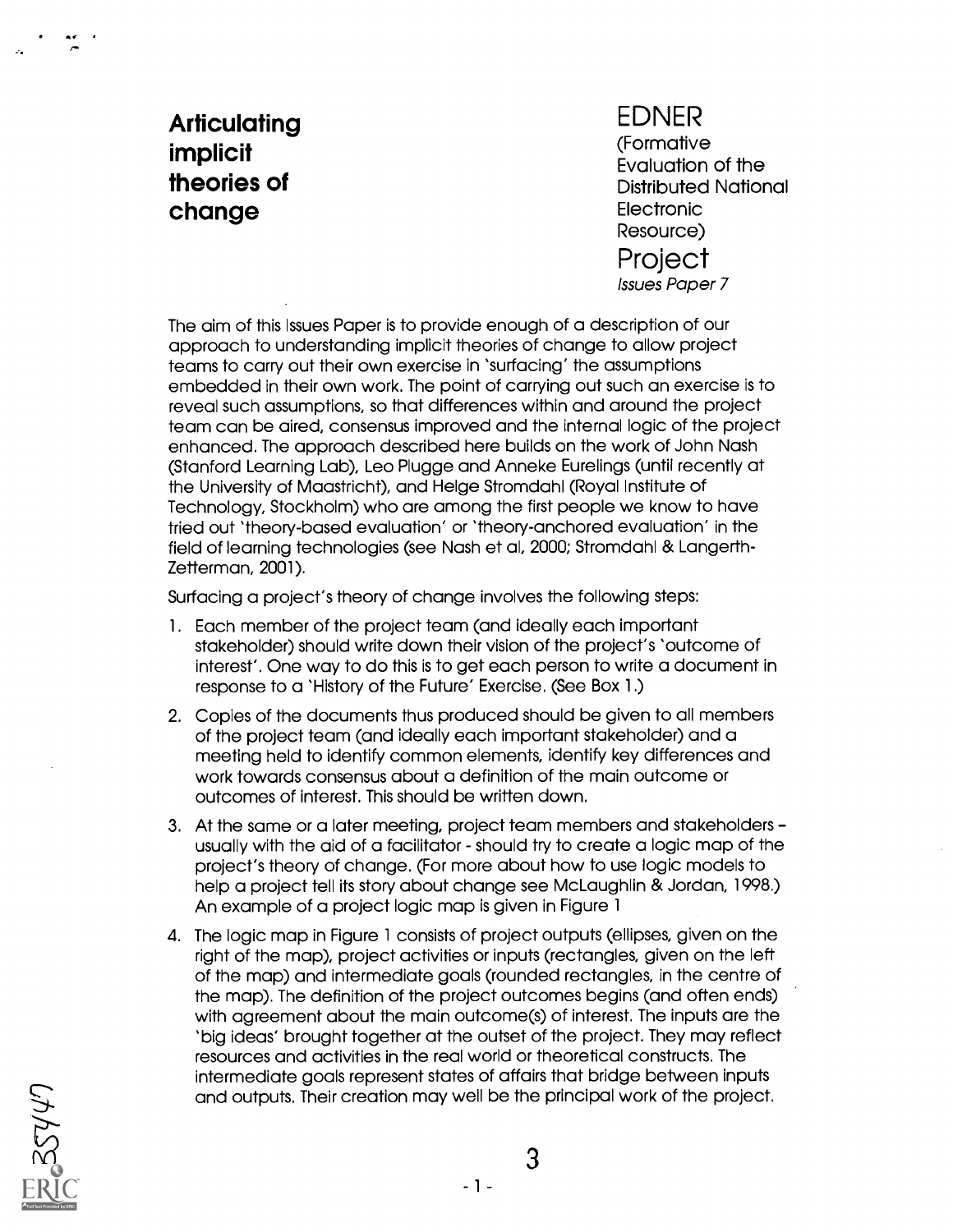- 5. Once an agreed project logic map has been produced, explain the directed links between the inputs and the intermediate goals and between the intermediate goals and the outputs. (It may help to number these links on the map and write paragraphs about each link in an accompanying document.) The work involved in explaining these links is what 'brings to the surface' the project's implicit theory of change.
- 6. Over a period, revisit the map, adding detail as appropriate and amending elements in light of experience, changing circumstances etc. Be sure to retain a copy of each main version of the map and its accompanying documentation.

### Box 1 Eliciting 'outcomes of interest'

To facilitate this process for complex projects, we propose that the project staff write a history of the future.

Imagine that your intervention project is completed and that it succeeded in all of its goals. You are to appear tomorrow at a press conference to explain what you have accomplished. Write a press release for distributing at this meeting, explaining in a few paragraphs what it is that you have accomplished, who is benefiting from this, why it's important (that is, what problem it solves and why this problem needed to be solved), and what it was that you did that led to or caused this success.

After Vanezky (2000) - see Nash et al  $(2000)$ .



Fig 1 Example project logic map (after Nash et al, 2000)

### References and further reading

McClauglin, J., & Jordan, G. (1998). Logic models: a tool for telling your program's performance story. Available: http://www.pmn.net/education/Logic.htm (2001, June 5th).

 $-2 - 4$ 

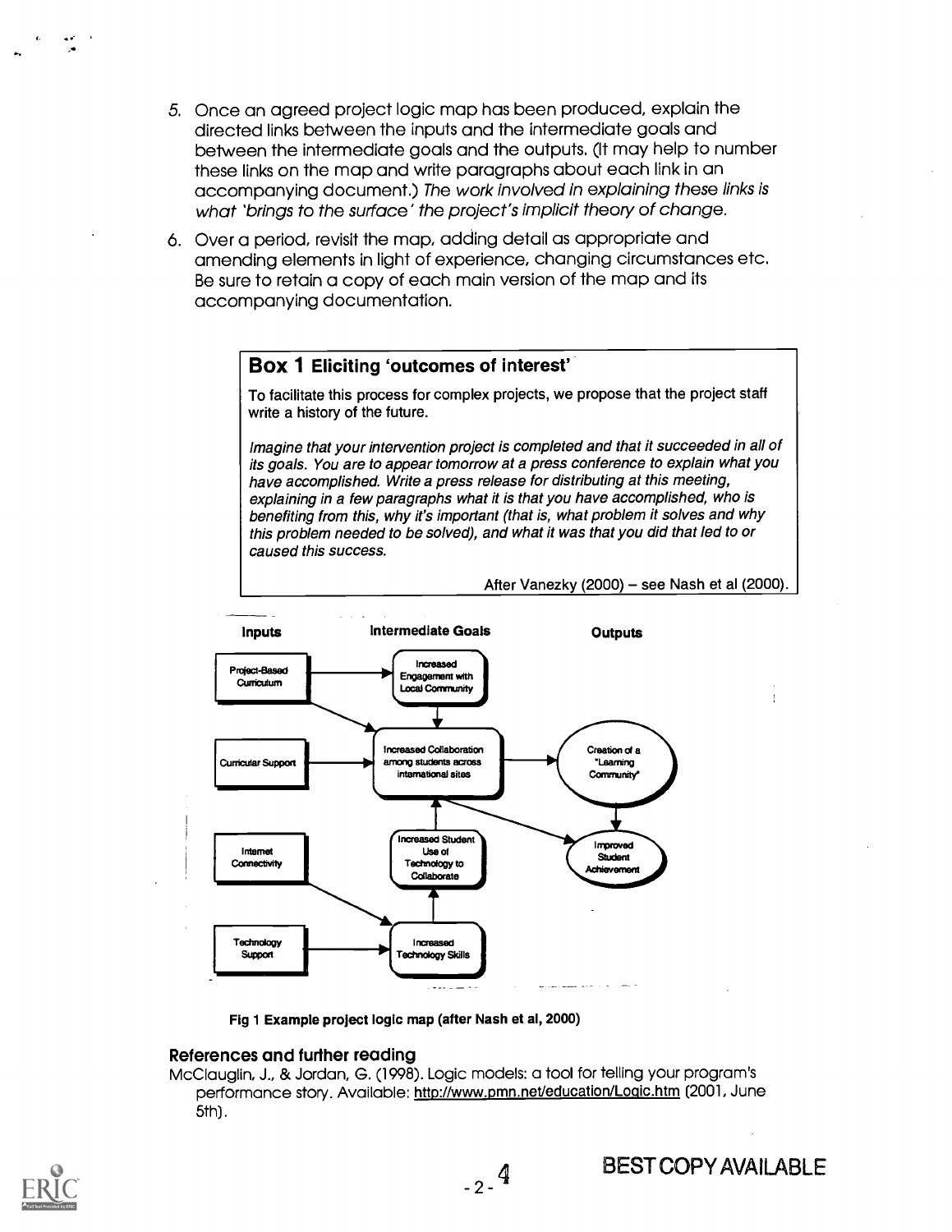Nash, J., Plugge, L., & Eurelings, A. (2000, November 2000). Defining and evaluating CSCL projects: managing towards evaluation. Paper presented at the European Conference on Computer Supported Collaborative Learning (ECSCL 2000), Maastricht, Netherlands.

Strömdahl, H., & Langerth Zetterman, M. (2001). On theory-anchored evaluation research of educational settings especially those supported by Information and Communication Technologies (ICT). Upsalla, Sweden: Swedish Learning Lab... \_ \_ \_ . EDNER Key Issues papers are intended to distil formative evaluation questions on topics which are central to the development of the UK's higher and further education Information Environment. They are presented as short check-lists of key questions and are addressed to developers and practitioners. Feedback to the EDNER team is welcomed.

Please address enquiries and comments to the EDNER Project Team at cerlim@mmu.ac.uk

EDNER is being undertaken by CERLIM at the Manchester Metropolitan University with CSALT at Lancaster University